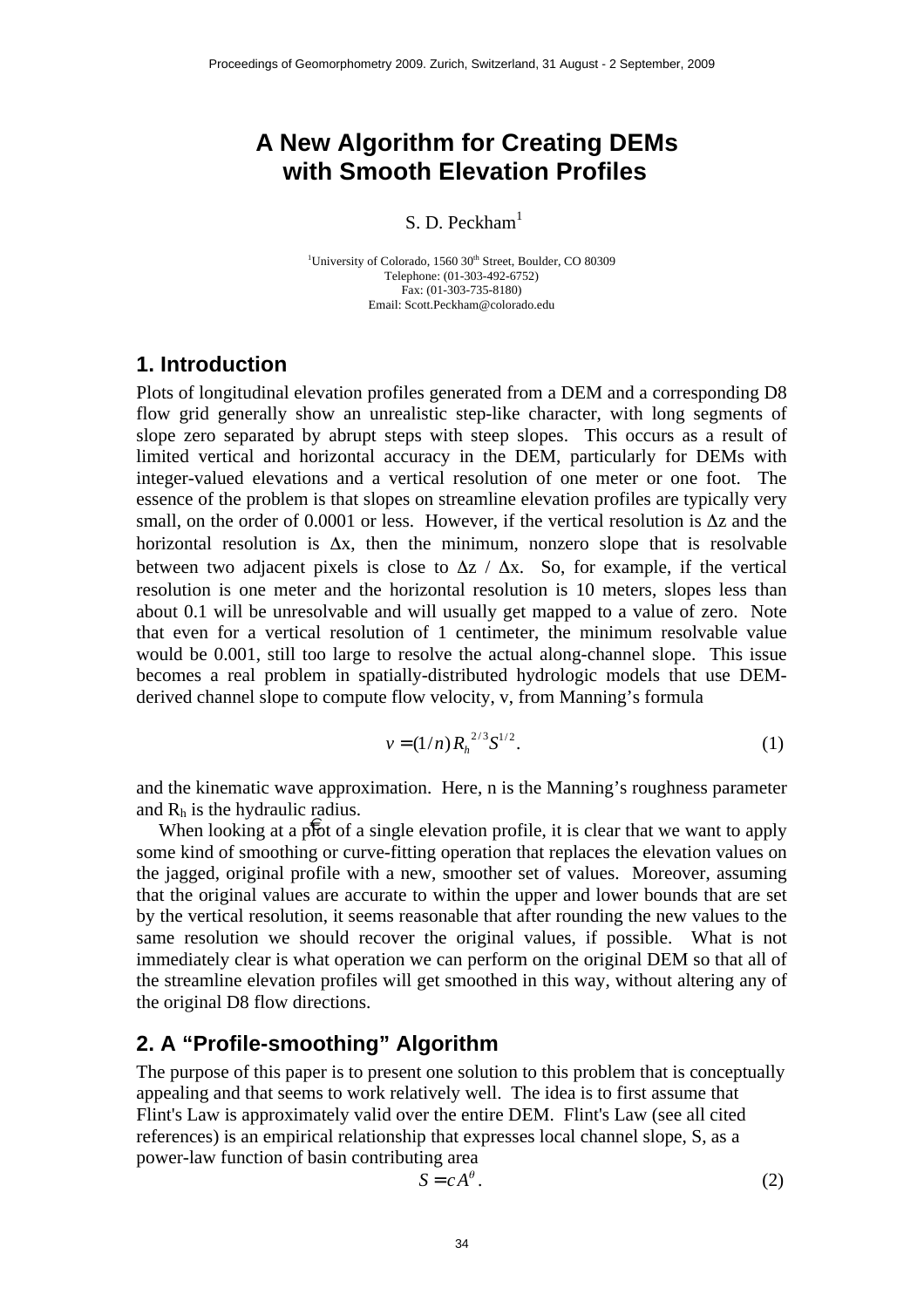The exponent,  $\theta$ , is sometimes called the concavity. Using a D8 flow grid, one then identifies the set of grid cells that lie on the streamline of the main channel in the basin of interest. Recall that the main channel is typically identified using a grid of contributing areas (computed by the D8 method) and repeatedly stepping upstream toward the D8 neighbor cell with the largest contributing area until a drainage divide is reached. Let  $z_0$  denote the elevation of the grid cell to which the main channel's first grid cell flows. According to Flint's Law, the predicted elevation for the  $k<sup>th</sup>$  grid cell on the main channel is then

$$
z'_{k}(c,\theta) = z_{0} + c \sum_{j=1}^{k} A_{j}^{\theta} \Delta L_{j}
$$

(3)

horizontal distance between adjacent main-channel grid cells. A nonlinear leastwhere  $A_i$  is the contributing area of the j<sup>th</sup> grid cell on the main channel and  $\Delta L_i$  is the squares regression procedure is then used to estimate the parameters c and  $\theta$  in equation (3) that give the best fit to the main channel elevation values,  $z_k$ . If we assume that the same parameters c and  $\theta$  are approximately valid for every other elevation profile in the DEM, we can then use them to compute a new grid of channel slopes from the values in the contributing area grid. This grid of channel slopes is guaranteed to decrease smoothly downstream since contributing areas computed by the D8 method always increase downstream. The final step is to modify the original elevation values so that the slope computed between every grid cell and its downstream neighbor is exactly equal to the value predicted by the new channel slope grid. We do this by using an iterative procedure, starting with the grid cells that are furthest downstream and then computing and applying the small, floating-point elevation changes that must be made to upstream neighbor cells in order to achieve the prescribed channel slope. The iteration continues upstream until every grid cell has the prescribed slope. Figure 1 shows the result of applying this procedure to the main channel of Beaver Creek, Kentucky. The smooth curve provides much better estimates of channel slope but sometimes results in fairly large differences in elevation.

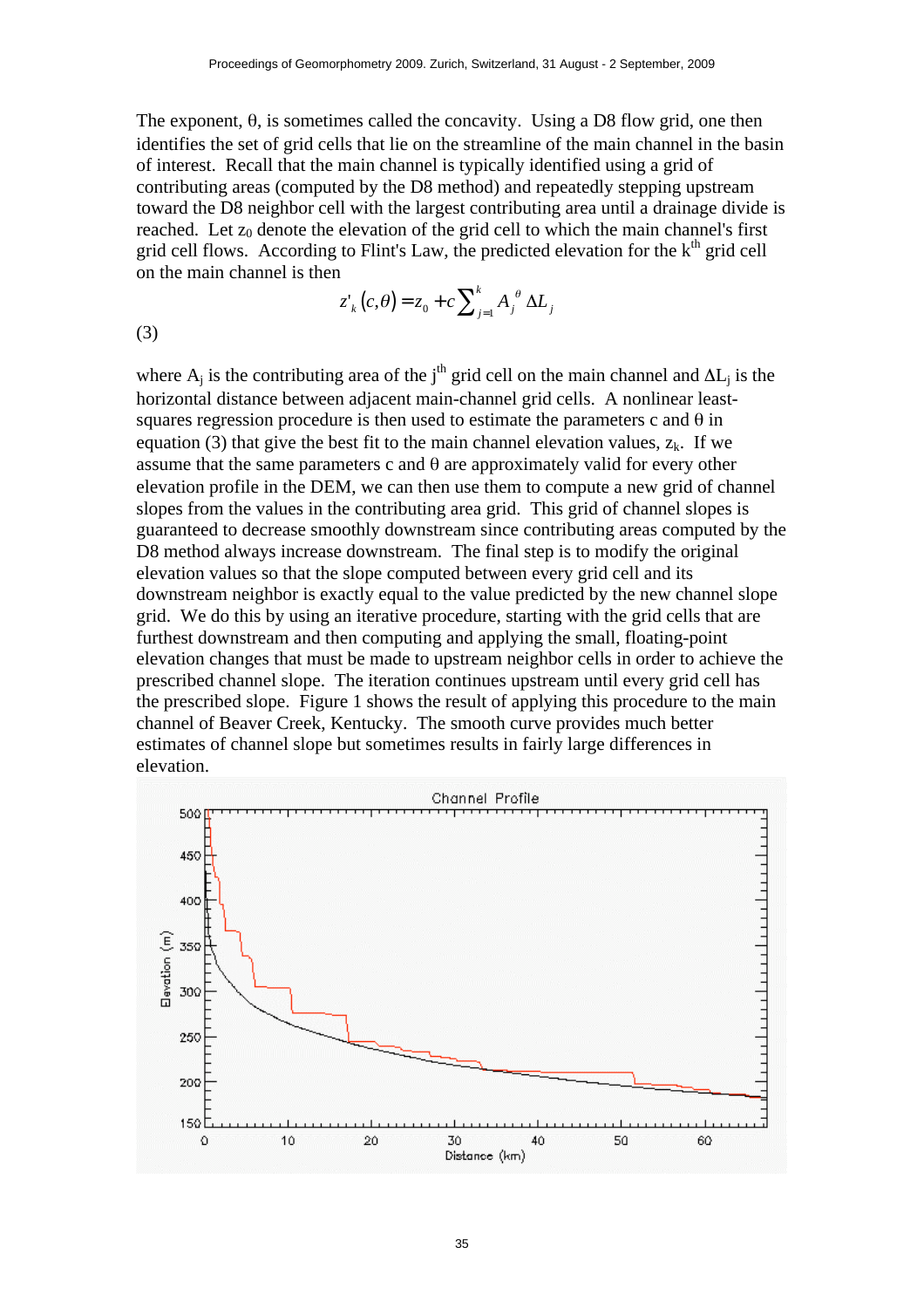Figure 1. Comparison of main-channel elevation profiles before and after the profile-smoothing operation.

As explained previously, limited vertical and horizontal accuracy in DEMs can result in enormous errors in channel slope, S, as measured between adjacent grid cells. This is especially true for DEMs in which elevations have been rounded to the nearest foot or meter. As already illustrated, computed slopes can differ from actual slopes by a factor of 10,000 or more. However, contributing area, A, measured from a DEM depends only on the horizontal resolution and therefore the relative error in A is very small for basins that are much larger than the grid cell size. It follows that even if Flint's Law is only a crude approximation, using it to compute channel slopes from areas is likely to be more accurate than measuring slopes between grid cells in the DEM. Also, because of the inverse relationship between S and A, the relative error in A is smallest for the larger basins where the measured error in S is largest. This approach therefore allows us to trade large measurement errors in S for small measurement errors in A.

## **3. Conclusions**

The fact that this algorithm works relatively well (at least for the fairly mature and homogeneous fluvial landscapes for which it has been tested) is somewhat surprising and points to an organizing principle in real landscapes that is not yet well-understood. Perhaps most surprising is the fact that best-fit values of c and θ obtained for the main channel produce reasonable results when applied to the landscape as a whole. In test cases the value of  $\theta$  tends to be close to -0.55. This is also the average value reported by Whipple (2004). It is also about what one would expect based on combining the empirical slope-discharge equation of hydraulic geometry with an exponent close to - 0.5 and a discharge-area power-law with an exponent close to 1. Note, however, that Flint's Law is not expected to apply to the concave down portion of a longitudinal profile near a drainage divide. As a result of this, the algorithm tends to produce elevations near drainage divides that are sharper than in the original DEM. However, the author has found using DEMs of different resolutions for Beaver Creek, Kentucky that the modified DEM was actually in better agreement with a higher-resolution DEM for the same area than the original DEM.

This basic "profile-smoothing" algorithm can be modified in various ways. For example, the slope value predicted from Flint's Law can be rejected if it results in an elevation change that is greater than the vertical resolution of the original DEM. One could also use all of the DEM grid cells in the nonlinear regression to estimate c and  $\theta$ , instead of only those on the main channel. Work is ongoing to refine the algorithm and to make it as robust as possible.

### **References**

- Flint JJ, 1974, Stream gradient as a function of order, magnitude and discharge, *Water Resour. Res*., 10(5): 969-973.
- Schorghofer N and DH Rothman, 2002, Acausal relations between topographic slope and drainage area, Geophys. Res. Letters, 29(13): 1633.
- Whipple KX, 2004, Bedrock rivers and the geomorphology of active orogens, *Annu. Rev. Earth Planet. Sci.*, 32: 151-185.
- Willgoose G, Bras RL and Rodriguez-Iturbe I, 1991, A physical explanation for an observed link area-slope relationship, *Water Resour. Res.*, 30: 1697.
- Wobus C, Whipple KX, Kirby E, Snyder N, Johnson J, Spyropolou K, Crosby B and Sheehan D, 2006, Tectonics from topography: Procedures, promise and pitfalls, pp. 55-74, In: *Tectonics,*